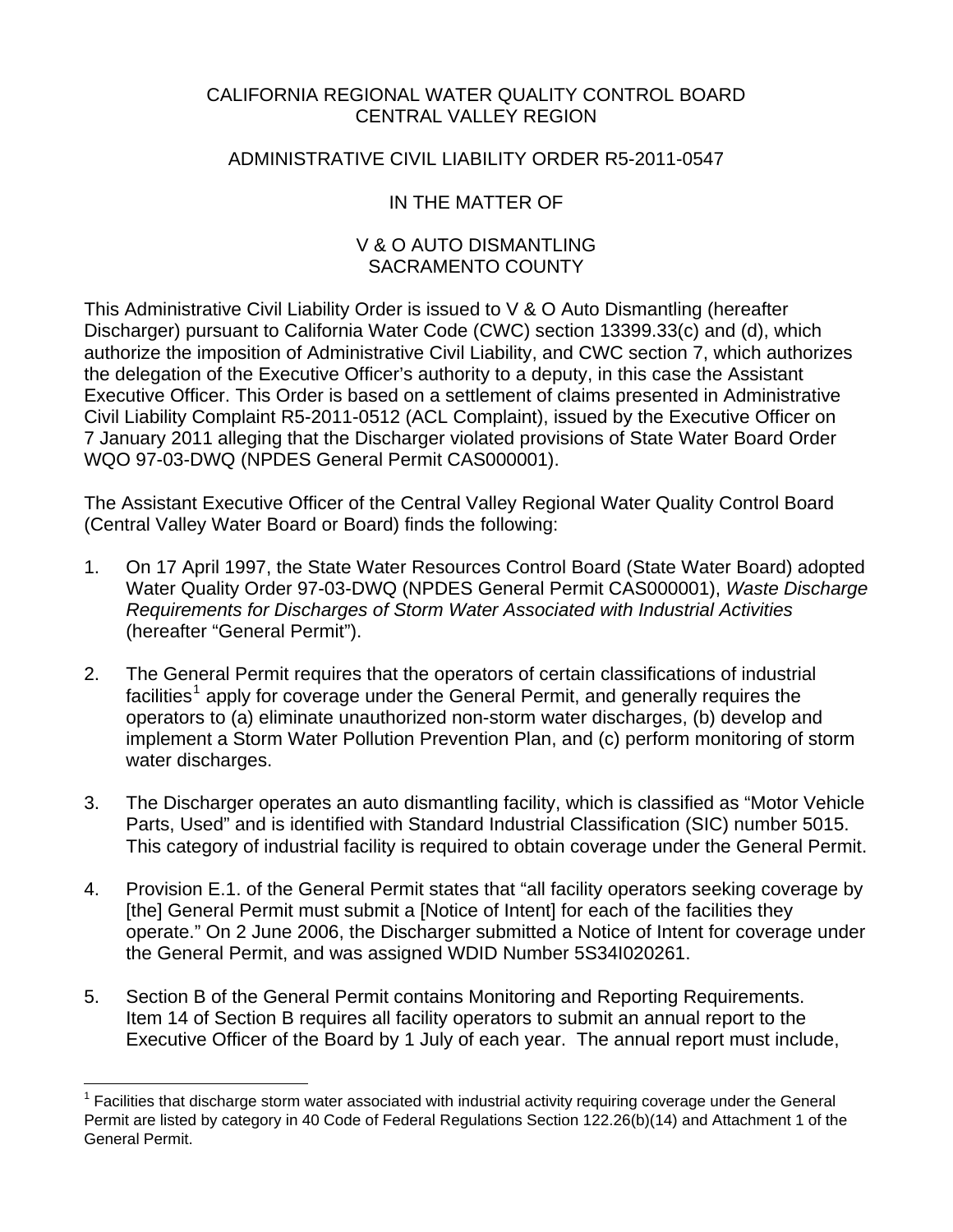but is not limited to, a summary of visual observations and sampling results, an evaluation of the visual observation and sampling and analysis results, laboratory reports, an annual comprehensive site compliance evaluation report, and if necessary, an explanation of why a facility did not implement any activities required by the General Permit.

- 6. The Discharger failed to submit its 2008/2009 annual report by the 1 July 2009 deadline. The Discharger also failed to submit its 2009/2010 annual report by the 1 July 2010 deadline.
- 7. On 23 July 2009, the Executive Officer issued a Notice of Noncompliance to the Discharger by mail. The Notice informed the Discharger that the Executive Officer had not received the Discharger's 2008/2009 annual report by 1 July as required by the General Permit, and described the penalties for the Discharger's noncompliance.
- 8. On 3 September 2009, the Executive Officer issued the Discharger a second Notice of Noncompliance by certified mail, return receipt requested. The Second Notice again described the Discharger's failure to timely submit the 2008/2009 annual report as required by the General Permit, and described the penalties for the Discharger's noncompliance. Board staff received the return receipt for the Second Notice, which indicated that the Discharger received the Notice.
- 9. On 19 August 2010, the Executive Officer issued the Discharger a Notice of Noncompliance by certified mail, return receipt requested, for failure to submit the 2009/2010 annual report. The Notice informed the Discharger that the Executive Officer had not received the Discharger's 2009/2010 annual report by 1 July 2010 as required by the General Permit, and described the penalties for the Discharger's noncompliance. Board staff received the return receipt for the Notice, which indicated that the Discharger received the Notice.
- 10. On 30 September 2010, the Executive Officer issued the Discharger a second Notice of Noncompliance by certified mail, return receipt requested. The Second Notice again described the Discharger's failure to timely submit the 2009/2010 annual report as required by the General Permit, and described the penalties for the Discharger's noncompliance. Board staff received the return receipt for the Second Notice on 30 September 2010.
- 11. In addition to the notices described above, Board staff has repeatedly contacted or tried to contact the Discharger and/or the Discharger's representative. Phone messages were left for the Discharger on 22 July 2010 and 9 August 2010. A site inspection was performed at the facility on 12 August 2010 to confirm that the Discharger was still in business. The door was locked at the time of the inspection with no one present on site. On 21 September 2010, staff spoke with the Discharger over the phone and sent electronic copies of the annual report forms that day. The Discharger stated he would fill out the forms and return them. The Discharger also stated that a fire had occurred next door and that they had not been operating. On 9 November 2010, Board staff performed another inspection. Staff confirmed that a fire occurred on 10 March 2010 next door to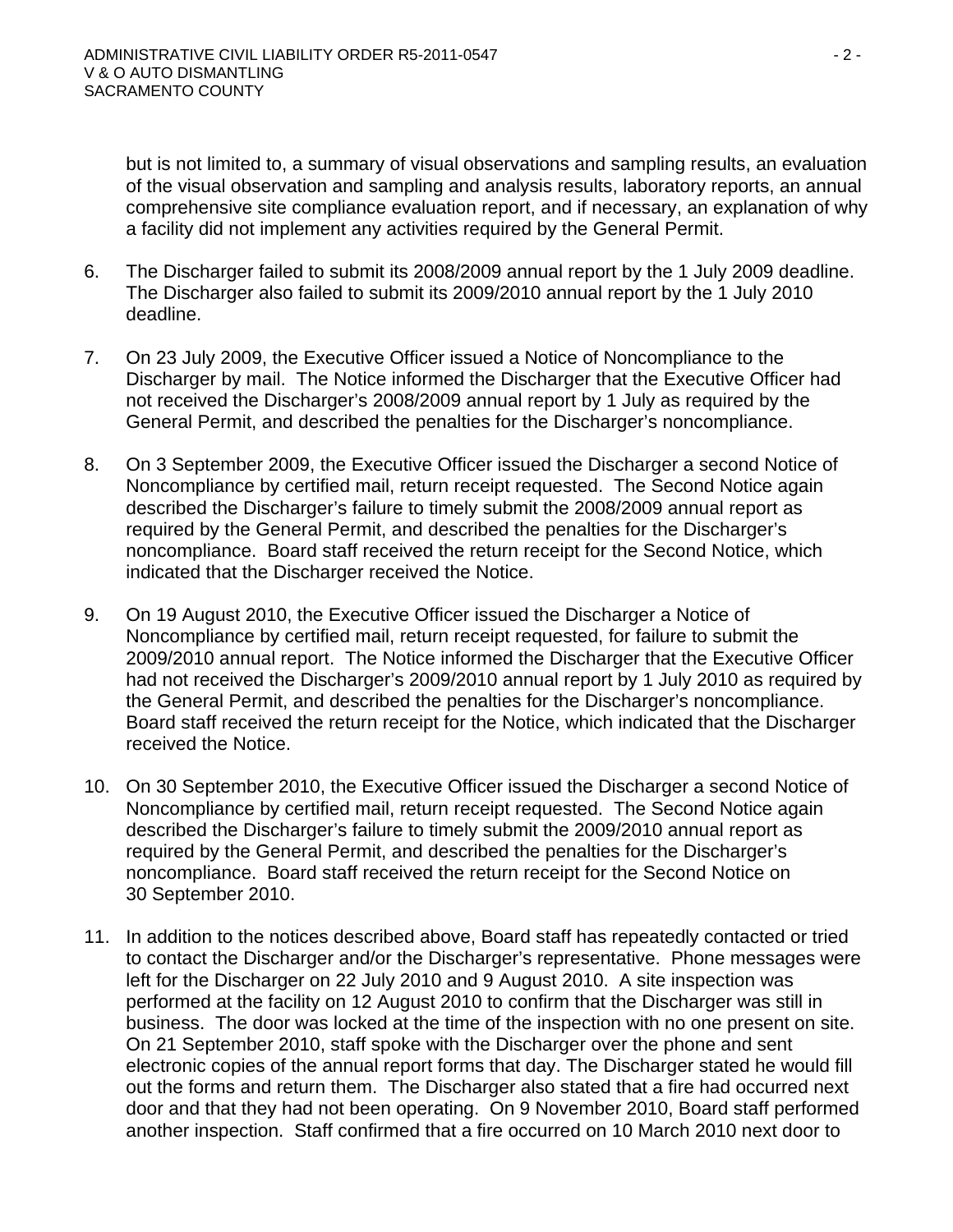the facility. The Discharger stated the annual reports had been burned by the fire and were not available during the inspection. However, the Discharger stated that the annual reports were in electronic format and they would be submitted shortly.

12. As of 7 January 2011, the Executive Officer had not received the Discharger's 2008/2009 or 2009/2010 annual reports.

## **Regulatory Considerations**

- 13. CWC section 13399.31(b) states: *The regional board shall notify each discharger [that has failed to submit an annual report as required by the General Permit] with regard to its noncompliance and penalties therefore*.
- 14. CWC section 13399.31(c) states: *If a discharger to which a notice is sent pursuant to subdivision (b) fails to submit the annual report … to the regional board within 30 days*  from the date on which the notice is sent, the executive officer of the regional board shall *send a second notice to that discharger.*
- 15. CWC section 13399.31(d) states: *If a discharger to which a notice is sent pursuant to subdivision (c) fails to submit the annual report ... to the regional board within 60 days from the date on which the notice is sent pursuant to subdivision (b), the regional board shall impose the penalties described in subdivision (c) of Section 13399.33*
- 16. CWC section 13399.33(c) requires the Board to impose administrative civil liability in an amount that is not less than one thousand dollars (\$1,000) for the failure to submit an annual report as required by the General Permit. CWC section 13399.33(d) requires that the Board recover the staff costs incurred in attempting to obtain that report.
- 17. Section 13385(a)(2) of the California Water Code provides that any person who violates waste discharge requirements issued pursuant to the Federal Clean Water Act shall be civilly liable under section 13385(c). Section 13385(c) provides that civil liability may be administratively imposed by a regional board in an amount not to exceed ten thousand dollars (\$10,000) for each day the violation occurs.

## **Violations Alleged in ACL Complaint R5-2011-0512**

- 18. For the non-submittal of the 2008/2009 annual report, the Discharger is alleged to have violated the General Permit for 555 days (from 1 July 2009 to 7 January 2011). The total maximum liability for this violation pursuant to section 13385 of the Water Code is \$5,550,000.
- 19. For the non-submittal of the 2009/2010 annual report, the Discharger is alleged to have violated the General Permit for 190 days (from 1 July 2010 to 7 January 2011). The total maximum liability for this violation pursuant to section 13385 of the Water Code is \$1,900,000.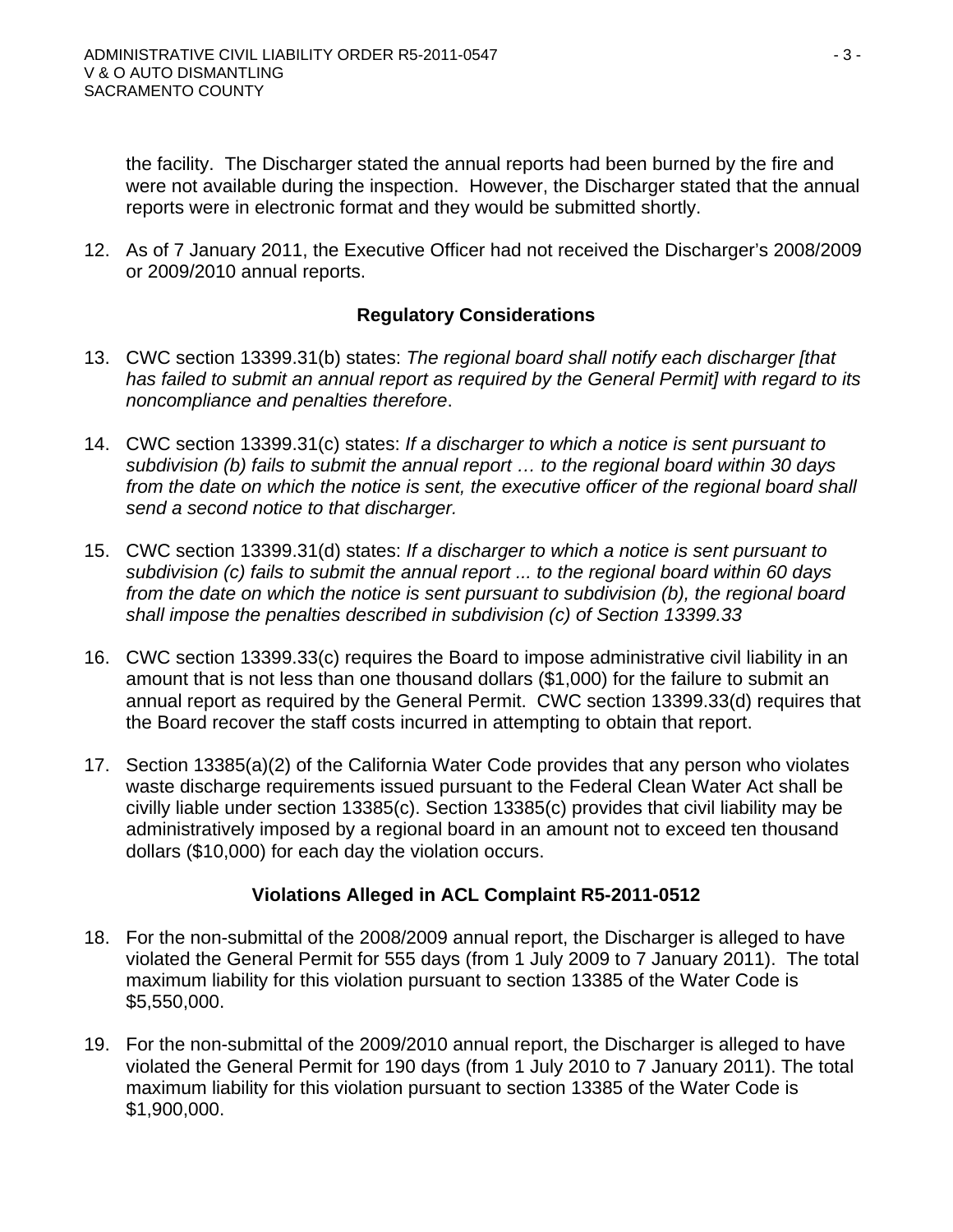- 20. The total maximum liability for the two violations pursuant to Section 13385 of the Water Code is \$7,450,000.
- 21. Based on the findings set forth herein, the Discharger is subject to a minimum of \$1,000 in civil liability for failure to submit the 2008/2009 annual report and a minimum of \$1,000 in civil liability for failure to submit the 2009/2010 annual report. The total minimum penalty is \$2,000.
- 22. On 7 January 2011, the Executive Officer issued the ACL Complaint to the Discharger, proposing that the Discharger be assessed seven thousand nine hundred twenty five dollars (\$7,925) in administrative civil liability pursuant to CWC section 13399.33. The proposed liability included the minimum administrative civil liability for failure to submit the 2008/2009 and 2009/2010 annual reports (\$1,000 for each report) and the staff costs in the amount of \$5,925 incurred with regard to the Discharger (i.e., in attempting to obtain the annual reports).
- 23. As detailed in Attachment A to the ACL Complaint, Board staff spent approximately 39.5 hours pursuing this enforcement action. The Board staff costs were based on a rate of \$150 per hour.
- 24. On 23 April 2009, the Central Valley Water Board delegated the authority to issue Administrative Civil Liability Orders, where the matter is not contested by the Discharger, to the Executive Officer, or to an Assistant Executive Officer when the Executive Officer is serving as head of the Board's Prosecution Team (Resolution R5-2009-0027). Executive Officer Pamela C. Creedon is serving as the head of the Board's Prosecution Team for this matter, and therefore Assistant Executive Officer Kenneth D. Landau has the authority to issue this Order.
- 25. This Order constitutes a settlement of the violations alleged in the ACL Complaint. On 7 January 2011, the Executive Officer issued the ACL Complaint and provided notice to the public that the alleged violations could be resolved by settlement. Notice was published on the Central Valley Water Board's website for a 30-day comment period as mandated by Part 123.27 of the Environmental Protection Agency regulations (40 CFR 123.27) and was provided to all interested parties via mail or the website. During the 30 day comment period, no persons submitted comments to the Board regarding the ACL Complaint and/or potential settlement of the violations alleged in the Complaint. This Order is not substantially different than the ACL Complaint and, therefore, settlement of the violations alleged in the Complaint has been properly noticed.
- 26. Issuance of this Administrative Civil Liability Order to enforce CWC Division 7, Chapter 5.5 is exempt from the provisions of the California Environmental Quality Act (Pub. Resources Code section 21000 et seq.), in accordance with California Code of Regulations, title 14, section 15321(a)(2).